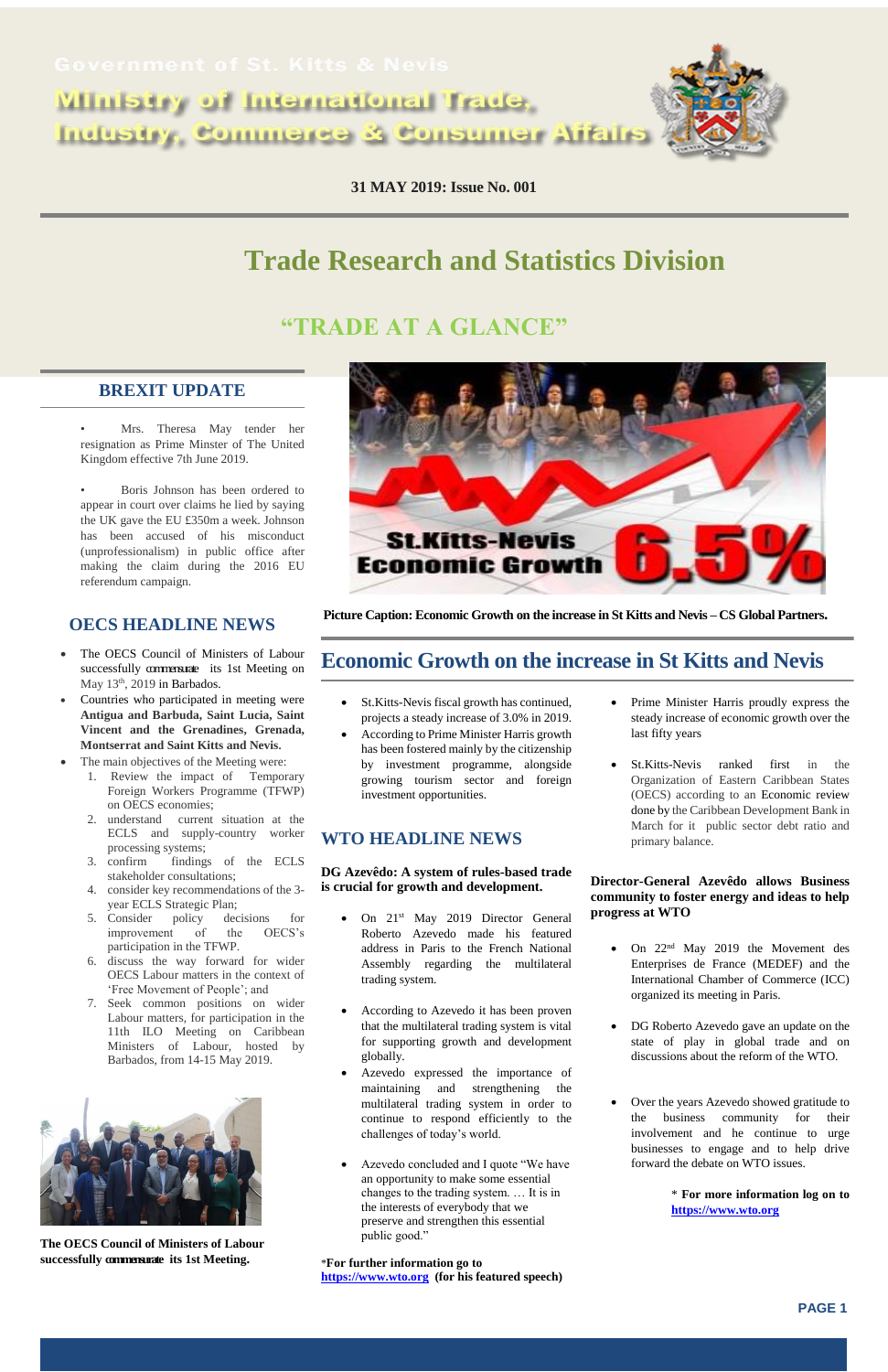

**`**

# *IN THIS ISSUE OF "TRADE AT A GLANCE"*

## **CARICOM HEADLINE NEWS**

• The Twenty-Second Meeting of the Council for Foreign and Community Relations (COFCOR) of the Caribbean Community (CARICOM) was held in Grenada on the 13-14 May 2019.

 Small Business Development Centre (SBDC) held its first 'Customer Service Training 'workshop on the 18<sup>th</sup> May 2019.

#### **SBDC HIGHLIGHTS**

#### **Customer Service Training Workshop**

The workshop targeted small businesses within the federation. Dr. Christine Walwyn was the presenter for the one day session. At the end of the session each persons or business owner who attended are now better equipped to not only be able to :

According to Delwayne Delaney a Business Advisor/Senior Training Coordinator within the SBDC department expressed that the workshop was of high quality, very effective and interactive session. Business owners also expressed their interest of such timely workshop and was very evident in the high level of participation.



- 1. Communicate effectively with customers
- 3. Create a positive impression

4. Develop and maintain customer service standards, and lastly

5. Plan good customer service.

'**Customer Service Training 'workshop on the 18th May 2019**



## **SBDC HIGHLIGHTS CON'T**

**The 2nd Intra-Commonwealth SME Trade Forum 28th -29th May 2019 ,Nairobi, Kenya**

> It is very evident in today's society that women are under-represented in molding the standards that affects many areas of our lives. These standards do have major impact on both men and woman alike but affects them differently. It is imperative to note that this hinders the advancement towards gender equality (Sustainable Development goal 5) and therefore threatens the potential of standards as powerful tools to support sustainable development. Due to such cause more than 50 standards organizations from around the world signed the UNECE's Declaration on Gender Responsive Standards and Standards Development on the  $14<sup>th</sup>$  May 2019.

- The 2nd Intra-Commonwealth SME Trade Forum was hosted by the Intra-Commonwealth SME Association and co-organised by Ministry of Industry Trade and Cooperative Kenya, Commonwealth Secretariat, Federation of Indian SME Associations (FISME), Federation of Indian Chambers of Commerce (FICCI), Confederation of Indian Industry (CII), Tanzania Private Sector Foundation (TPSF) and GBS- Africa.
- The Trade Summit was attended by high-level policymakers and business leaders from more than 20 countries and featured an exhibition space and opportunities for B2B Networking for MSME.
- The Trade Summit provided an opportunity for businesses as well as high-level policymakers to come together on a common platform to discuss and debate some of the topical trade issues which are of interest to the Commonwealth for the deepening intra-Commonwealth trade and investments.
- Mrs. Daniele Richards, Senior Industry Officer within the Ministry of International Trade, Industry, Commerce and Consumer Affairs made a presentation at the Trade Summit on "SME Access to Finance" highlighting the challenges SMEs face globally with acquiring finance for startups and established businesses. Mrs. Richards further gave insight of SMEs access to finance from the perspective of the Federation and various mechanisms developed by the government to mitigate these challenges. Mrs. Richards emphasized the role of the Small Business Development Center- SBDC St. Kitts as the business support arm of the Ministry of International et al and the services available to SMEs to facilitate their daily operations and acquire financing.
- The summit concluded with ideas shared, networks created, and commitments made to hold fast to the shared values and principles of the Commonwealth.

**Mrs. Richards and colleagues at The 2nd Intra-Commonwealth SME Trade Forum Nairobi, Kenya**

#### **BUREAU OF STANDARDS HIGHLIGHT**

#### **UNECE's Declaration on Gender Responsive Standards and Standards Development**

#### **Meeting of the Conference of the Parties to the Basel, Rotterdam and Stockholm Conventions(BC COP-14,RC COP-9,SC COP-9) Geneva, Switzerland 29 April-10th May 2019**

- Mr. Stuart Laplace the Director of the St.Kitts-Nevis Bureau of Standards attended The (BRS COPs) Basel, Rotterdam and Stockholm Conference of Parties was held on the 28th April to 10th May 2019. The Bureau of Standards is the Focal Point for the Stockholm Convention, Ministry of Agriculture is the Rotterdam Convention Focal Point and Ministry of Environment is The Basel Convention Focal Point.
- The topic for discussion at this year's convention for Stockholm, was the listing of the chemical *PERFLUOROHEXANE SULFONIC ACID* (PFHXS), ITS SALTS AND PFHXS-RELATED COMPOUNDS under Annex A of the Stockholm Convention as a (POP) Persistent Organic Pollutant.
- **Comment:** We recognize PFHXS as a (POP) and would support it been listed as

such under Annex A of the Stockholm Convention as a danger to the environment and the Biota where it is produced or used.

 **Justification:** The compounds of PFHXS and its derivatives are not easily removed if at all from the environment. While we understand its use across various industries, most of which does not exist in our country, we can also appreciated that we are indirect contributors to its use through trade of it's by products.